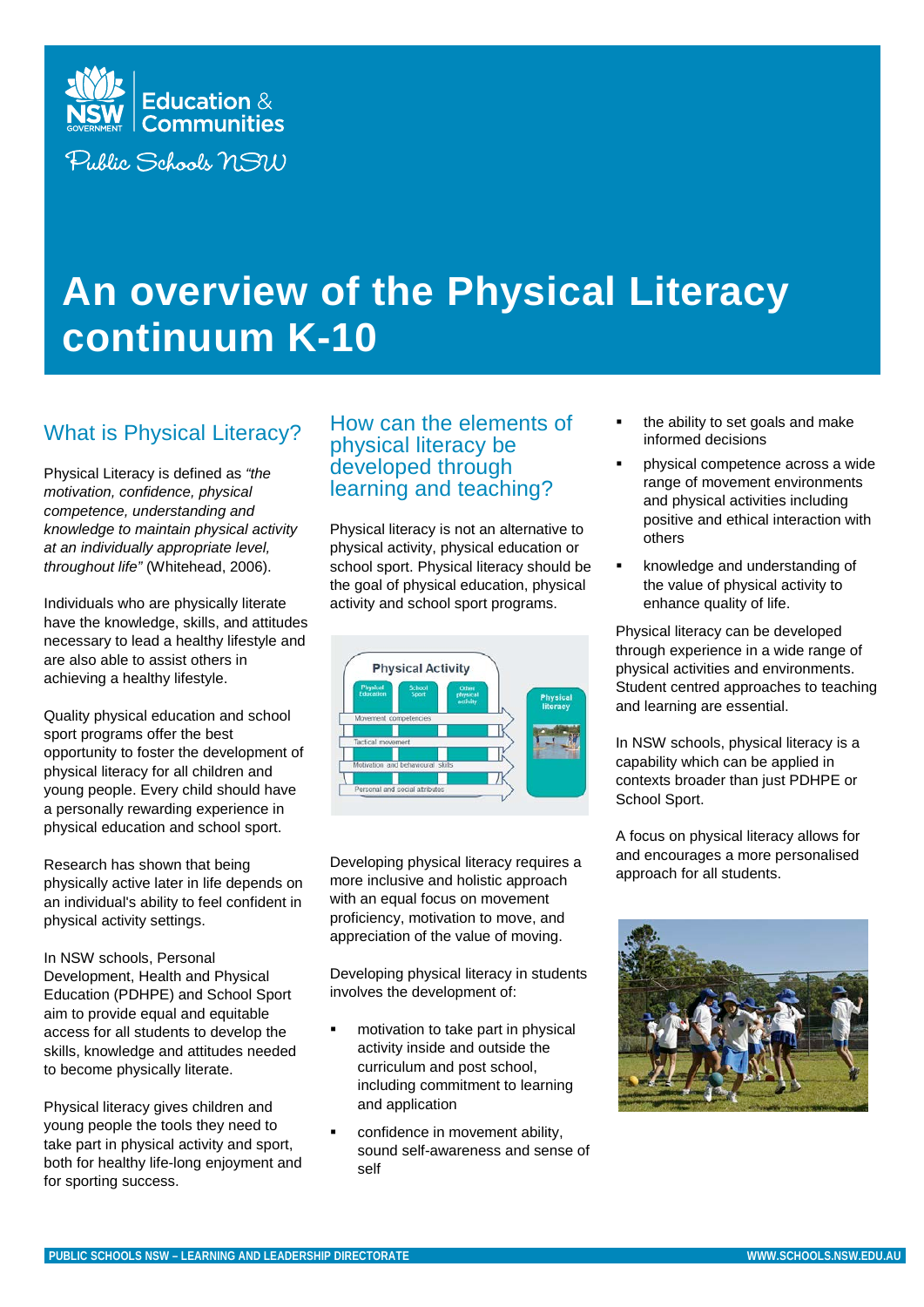## What is the Physical Literacy continuum?

The Physical Literacy continuum identifies the knowledge, understandings, skills and attitudes regarded as critical to success and lifelong involvement in physical activity.

It maps how critical aspects develop through the years of schooling by describing key markers of expected student achievement. It is informed by international and Australian studies, reports and research.

The continuum is a powerful tool that teachers can use to strengthen their knowledge and understanding of physical literacy. This increased understanding will enhance teacher capacity, skills and confidence enabling teachers to provide quality learning opportunities for students through PDHPE and School Sport.

The continuum is a practical tool to:

- show teachers a progression of learning in relation to critical aspects of physical literacy
- **Perovide guidance on what teachers** should see as key markers at different stages
- quide teachers to access appropriate resources to move students along the continuum in relation to the critical aspects
- **·** improve teacher confidence through identifying what success and improvement looks like for students in a practical setting
- **Exercise** student learning and improvement in PDHPE and School Sport
- **Exercise opportunities for physical** activity through PDHPE and School Sport through increased teacher confidence, particularly in the primary school setting.

The Physical Literacy continuum does not replace syllabus documents.

Teachers report against syllabus outcomes, not continuum markers. When used together with syllabus documents and other support materials, the Physical Literacy continuum can assist teachers to deliver quality teaching and learning programs through PDHPE and School Sport.

## How can the Physical Literacy continuum be used to support teaching and learning?

The continuum is designed as a tool for enabling teachers, parents and students to track and monitor student progress.

The continuum can be used flexibly to:

- track and monitor student progress through the critical aspects of physical literacy across the years of schooling
- assess *for* learning and identify clear learning goals with students
- **determine where to next when** planning for student learning for classes, groups of learners and individual students
- **assist when differentiating programs** by identifying each student's level of achievement across the critical aspects.

The Physical Literacy continuum is designed to assist teachers to differentiate learning by making adjustments to programs in order to meet the individual needs of their students.

By mapping students' achievements against the continuum markers, teachers can identify where to next for groups or individuals with particular learning needs. The continuum can be particularly helpful for teachers in terms of grouping students or with multistage classes.

The Physical Literacy continuum supports teachers to provide feedback to students about their progress, including identifying the skills and strategies needed to develop further in order to move along the continuum in each aspect. This visible progress can be shared with the school community.

## How is the continuum organised?

There are four critical aspects which form the framework of the continuum. These have been identified as critical to the physical literacy achievement of all students.

There is no hierarchy within the critical aspects as they are all essential to student development. The critical aspects are interrelated.

#### **The Critical Aspects**

*Movement competencies* - involves developing proficiency in object control, stability and locomotor skills to sequence movement in a wide variety of physical activity settings.

*Tactical movement* - includes understanding of physical activity contexts, rules and tactics. This understanding is used to plan for tactical movement and demonstration of critical and creative thinking through movement.

*Motivation and behavioural skills* includes persistence, initiative and working independently in physical activity settings with a focus on the values, attitudes and behavioural skills to plan for and participate in life long physical activity.

*Personal and social attributes* - includes safety, cooperation, communication and conflict resolution within physical activity settings with a focus on inclusion of others and respectful participation in physical activity and other contexts.